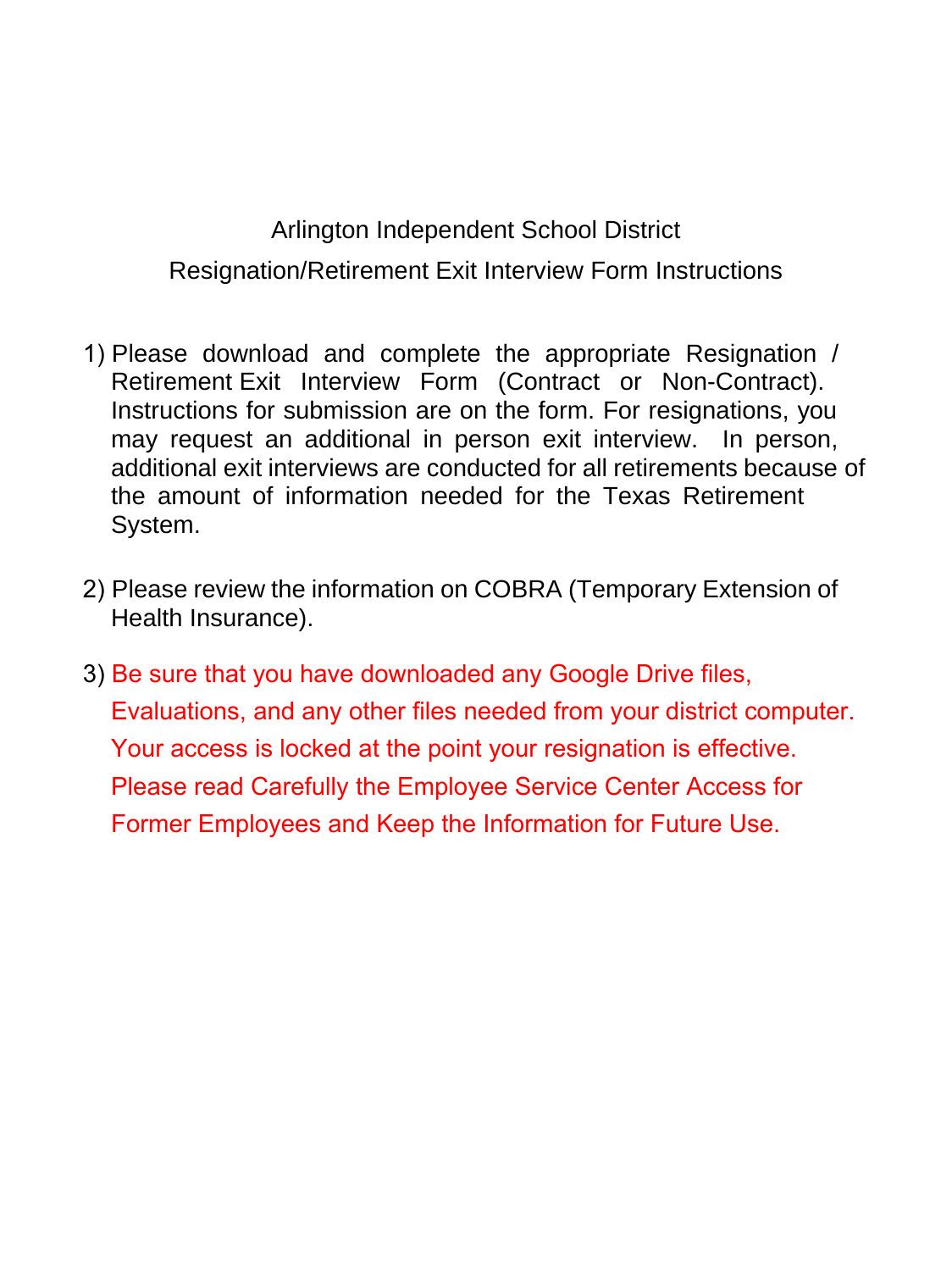

## **AISD Retirement Checklist**

## \_\_\_\_ 1. **Notice of Retirement & Payoff and Benefit Option Form**

Submit your retirement/resignation form found on the AISD website under Human Resources Customer Service. Email the co[mpleted form](mailto:mstrand@aisd.net) to Mark Strand at mstrand@aisd.net.

## \_\_\_\_ 2. **Request a TRS Retirement Packet**

Go to w[ww.trs.state.tx.us](http://www.trs.state.tx.us/)  $\rightarrow$  Active Members  $\rightarrow$  Forms  $\rightarrow$  TRS 18 Form. Or call TRS at (800) 223-8778.

## \_\_\_\_ 3. **Consult with a Financial Planner or TRS Expert**

Please consult with a financial planner or TRS expert prior to scheduling your retirement exit to assist with completing your packet and to ensure your financial questions are answered.

## \_\_\_\_ 4. **Schedule Retirement Exit**

The HR Benefits Department will email you to schedule your retirem[ent exit appointment.](mailto:pwhitesi@aisd.net) If you do not receive an email, please call HR Benefits at 682-867-7290 option #3 to schedule an appointment. At this meeting, the employee will be asked to complete the following forms: Request for Records, AISD Retiree Banquet Form (Certificate & Crystal Bowl), and the Insurance Election (if applicable). Assist with interpretation of the TRS forms and notarize forms if necessary.

## \_\_\_\_ 5. **Submit a Blank Notice of Final Deposit (TRS 7 Form)**

The employee should submit the TRS 7 form directly to Payroll for processing. The Payroll Department will complete and send the form directly to TRS after the final AISD paycheck is issued.

## \_\_\_\_ 6. **Send Completed Retirement Packet to TRS (1000 Red River St., Austin, TX 78701)**

The employee will need to send the completed retirement packet to TRS as soon as possible. To ensure that your  $1<sup>st</sup>$  TRS payment is received 30 days after your final AISD paycheck is issued and the TRS 7 form is processed, send your retirement packet to TRS at least **6 weeks** in advance.

### \_\_\_\_ 7. **TRS Notice**

TRS will send the employee a letter confirming that the retirement packet was received. If the letter states that the TRS 7 form is missing and you are sure your TRS 7 was given to the Payroll Department, please disregard. Payroll cannot send it until the final AISD paycheck has been issued to you.

## \_\_\_\_ 8. **TRS Paycheck**

The 1<sup>st</sup> paycheck from TRS is usually received 31 days after the final AISD paycheck is issued or the first day of the month after the TRS 7 form has been processed by TRS.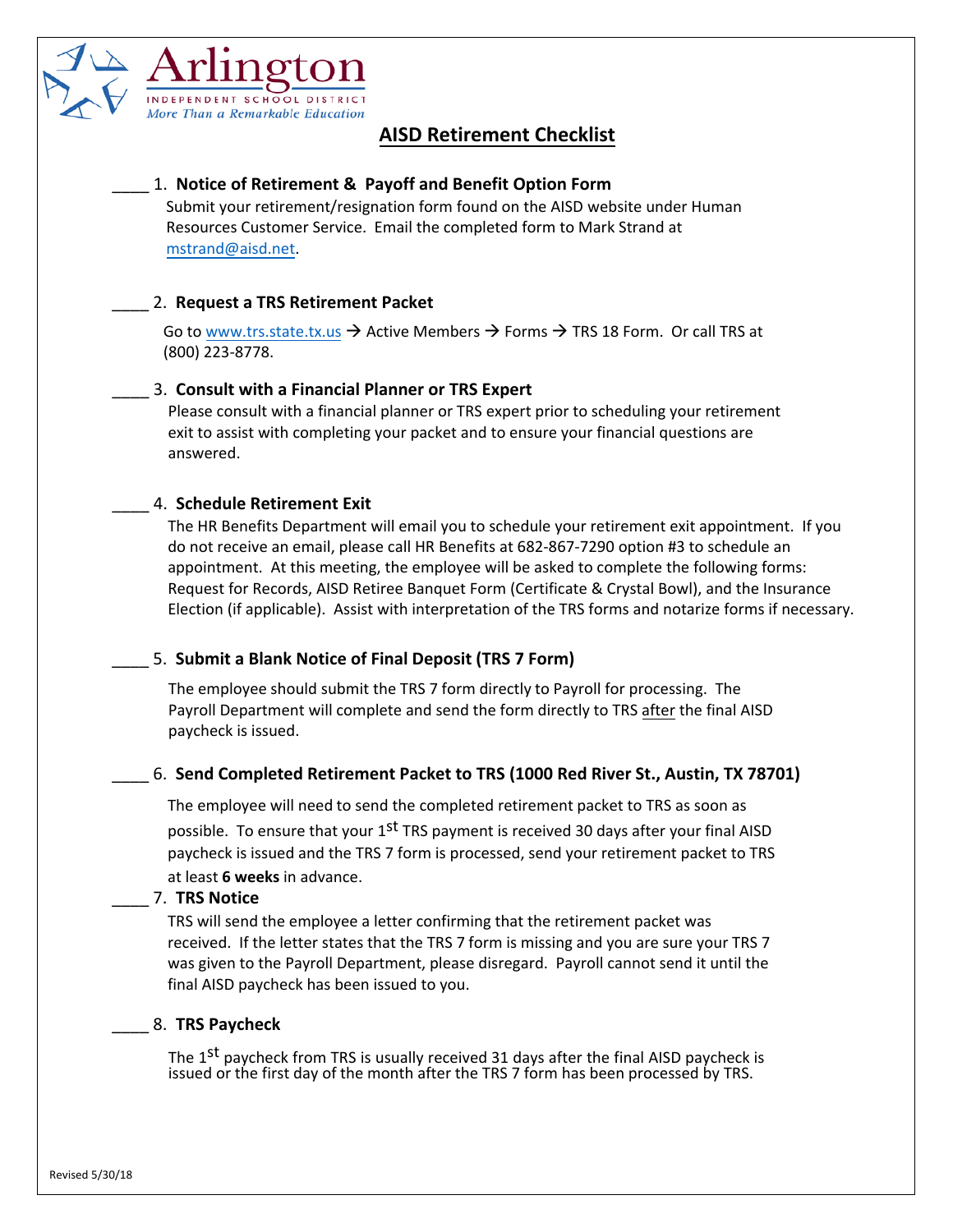### Arlington Independent School District Retirement / Resignation Form and Online Exit Interview Contract Employee Please complete the following form and obtain the necessary signatures. Scan and send to [mstrand@aisd.net](mailto:mstrand@aisd.net)

|                                               | _Today's Date: ___________________________   |           |
|-----------------------------------------------|----------------------------------------------|-----------|
|                                               | Employee ID: _______________________________ |           |
| Proposed Final Employment Date: _____________ | Is this resignation in order to retire? Pes  | <b>No</b> |
|                                               |                                              |           |
| Reason for Leaving the District: _            |                                              |           |

### *Exit Interview*

*Please Access the Following Link to Complete an Anonymous Exit Survey:*

### *<https://forms.gle/2MmrxusCnUXQND9t5>*

*Your Input is Greatly Valued as We Seek Continuous Improvement as a District*

### *Please Add Any Additional Comments or Concerns Below (Attach Additional Sheets as Needed)*

\_\_\_\_\_\_\_\_\_\_\_\_\_\_\_\_\_\_\_\_\_\_\_\_\_\_\_\_\_\_\_\_\_\_\_\_\_\_\_\_\_\_\_\_\_\_\_\_\_\_\_\_\_\_\_\_\_\_\_\_\_\_\_\_\_\_\_\_\_\_\_\_\_\_\_\_\_\_\_\_\_\_\_\_\_\_\_\_\_

\_\_\_\_\_\_\_\_\_\_\_\_\_\_\_\_\_\_\_\_\_\_\_\_\_\_\_\_\_\_\_\_\_\_\_\_\_\_\_\_\_\_\_\_\_\_\_\_\_\_\_\_\_\_\_\_\_\_\_\_\_\_\_\_\_\_\_\_\_\_\_\_\_\_\_\_\_\_\_\_\_\_\_\_\_\_\_\_\_

\_\_\_\_\_\_\_\_\_\_\_\_\_\_\_\_\_\_\_\_\_\_\_\_\_\_\_\_\_\_\_\_\_\_\_\_\_\_\_\_\_\_\_\_\_\_\_\_\_\_\_\_\_\_\_\_\_\_\_\_\_\_\_\_\_\_\_\_\_\_\_\_\_\_\_\_\_\_\_\_\_\_\_\_\_\_\_\_\_

\_\_\_\_\_\_\_\_\_\_\_\_\_\_\_\_\_\_\_\_\_\_\_\_\_\_\_\_\_\_\_\_\_\_\_\_\_\_\_\_\_\_\_\_\_\_\_\_\_\_\_\_\_\_\_\_\_\_\_\_\_\_\_\_\_\_\_\_\_\_\_\_\_\_\_\_\_\_\_\_\_\_\_\_\_\_\_\_\_

\_\_\_\_\_\_\_\_\_\_\_\_\_\_\_\_\_\_\_\_\_\_\_\_\_\_\_\_\_\_\_\_\_\_\_\_\_\_\_\_\_\_\_\_\_\_\_\_\_\_\_\_\_\_\_\_\_\_\_\_\_\_\_\_\_\_\_\_\_\_\_\_\_\_\_\_\_\_\_\_\_\_\_\_\_\_\_\_\_

\_\_\_\_\_\_\_\_\_\_\_\_\_\_\_\_\_\_\_\_\_\_\_\_\_\_\_\_\_\_\_\_\_\_\_\_\_\_\_\_\_\_\_\_\_\_\_\_\_\_\_\_\_\_\_\_\_\_\_\_\_\_\_\_\_\_\_\_\_\_\_\_\_\_\_\_\_\_\_\_\_\_\_\_\_\_\_\_\_

*All retirements will have an additional "in person" exit interview scheduled. If you are not retiring but would like to meet concerning your resignation, please call 682.867.7290 to set up an appointment.* 

It is expected that contractual obligations are met. Documentation to support a resignation/retirement effective prior to the completion of a contract may be attached. A verified relocation outside of DFW or medical issues beyond the scope of district policies and benefits are the only two mitigating factors for employee initiated midcontract resignations/retirements. Acceptance of an early resignation or retirement unrelated to a relocation outside of the DFW area or medical circumstances is contingent upon hiring a suitable replacement. A resignation may be accepted during contract and outside the scope of these criteria when desired or initiated by the district.

| <b>District Use Only Below</b>          |                                                  |  |  |  |  |
|-----------------------------------------|--------------------------------------------------|--|--|--|--|
| Date Form received: <b>Example 2018</b> | Supervisor Contact Made if Needed: _____________ |  |  |  |  |
|                                         |                                                  |  |  |  |  |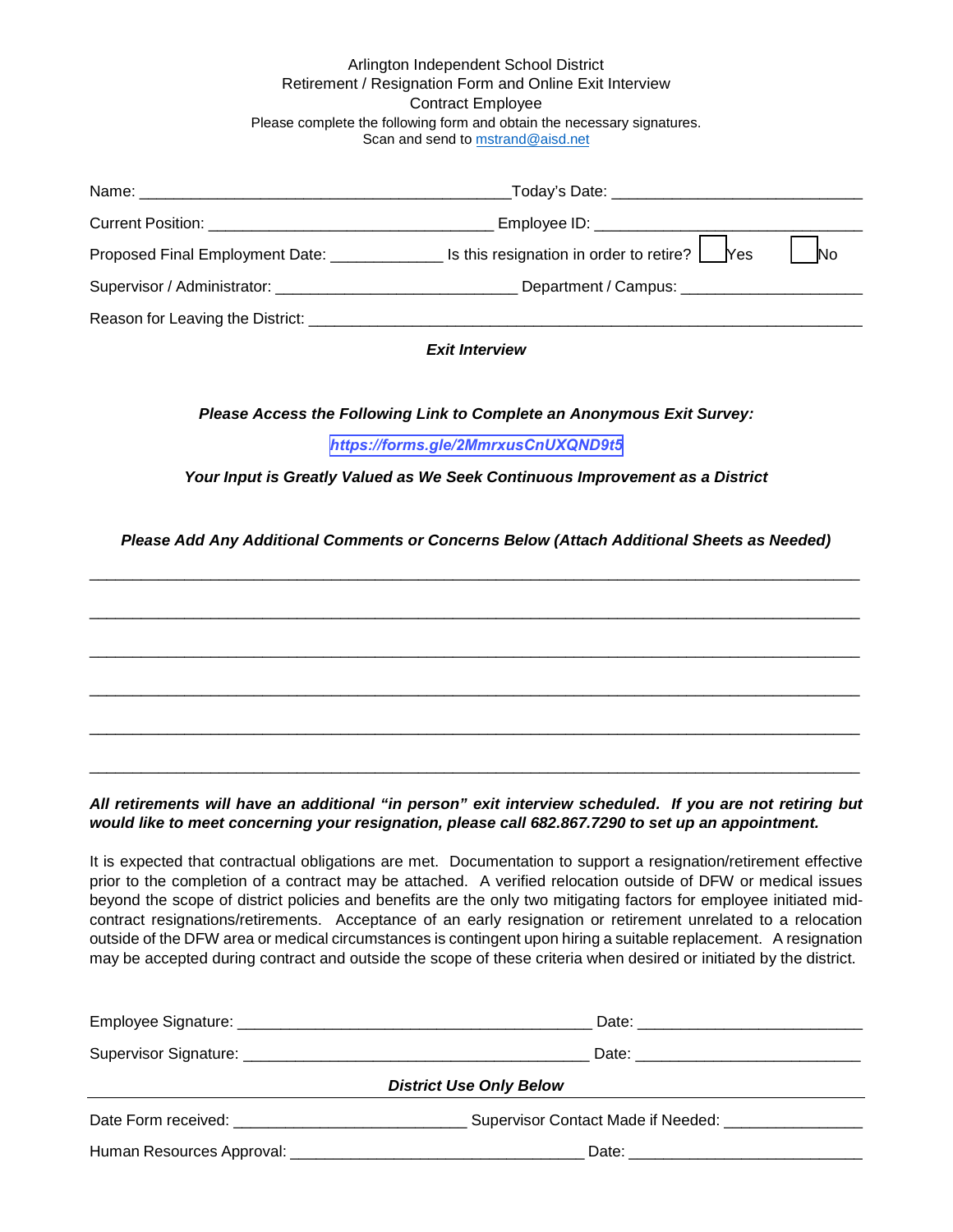|                                                                                                                                                                                                                                                                                           | Arlington Independent School District<br>Retirement / Resignation Form and Online Exit Form<br>Non-Contract Employee<br>Please complete the form and obtain the necessary signatures.<br>Scan and email to mstrand@aisd.net |  |  |  |  |  |
|-------------------------------------------------------------------------------------------------------------------------------------------------------------------------------------------------------------------------------------------------------------------------------------------|-----------------------------------------------------------------------------------------------------------------------------------------------------------------------------------------------------------------------------|--|--|--|--|--|
|                                                                                                                                                                                                                                                                                           |                                                                                                                                                                                                                             |  |  |  |  |  |
|                                                                                                                                                                                                                                                                                           |                                                                                                                                                                                                                             |  |  |  |  |  |
|                                                                                                                                                                                                                                                                                           | Proposed Final Employment Date: ________________ Is this resignation in order to retire? Les<br><b>No</b>                                                                                                                   |  |  |  |  |  |
|                                                                                                                                                                                                                                                                                           |                                                                                                                                                                                                                             |  |  |  |  |  |
|                                                                                                                                                                                                                                                                                           |                                                                                                                                                                                                                             |  |  |  |  |  |
|                                                                                                                                                                                                                                                                                           | <b>Exit Interview</b>                                                                                                                                                                                                       |  |  |  |  |  |
| Please Access the Following Link to Complete an Anonymous Exit Survey<br>https://forms.gle/2MmrxusCnUXQND9t5<br>Your Input is Greatly Valued as We Seek Continuous Improvement as a District<br>Please Add Any Additional Comments or Concerns Below (Attach Additional Sheets as Needed) |                                                                                                                                                                                                                             |  |  |  |  |  |
|                                                                                                                                                                                                                                                                                           |                                                                                                                                                                                                                             |  |  |  |  |  |

*All retirements will have an additional "in person" exit interview scheduled. If you are not retiring but would like to meet concerning your resignation, please call 682.867.7290 to set up an appointment.* 

It is expected that ten actual work days of notice be given from the date of acceptance of your Retirement / Resignation Form in order for the school or department to make the necessary transition. Documentation to support a resignation of less than two weeks may be attached.

|                                | Date: _________________________                           |  |  |  |  |
|--------------------------------|-----------------------------------------------------------|--|--|--|--|
| <b>District Use Only Below</b> |                                                           |  |  |  |  |
|                                | Supervisor Contact Made if Needed: ______________________ |  |  |  |  |
|                                |                                                           |  |  |  |  |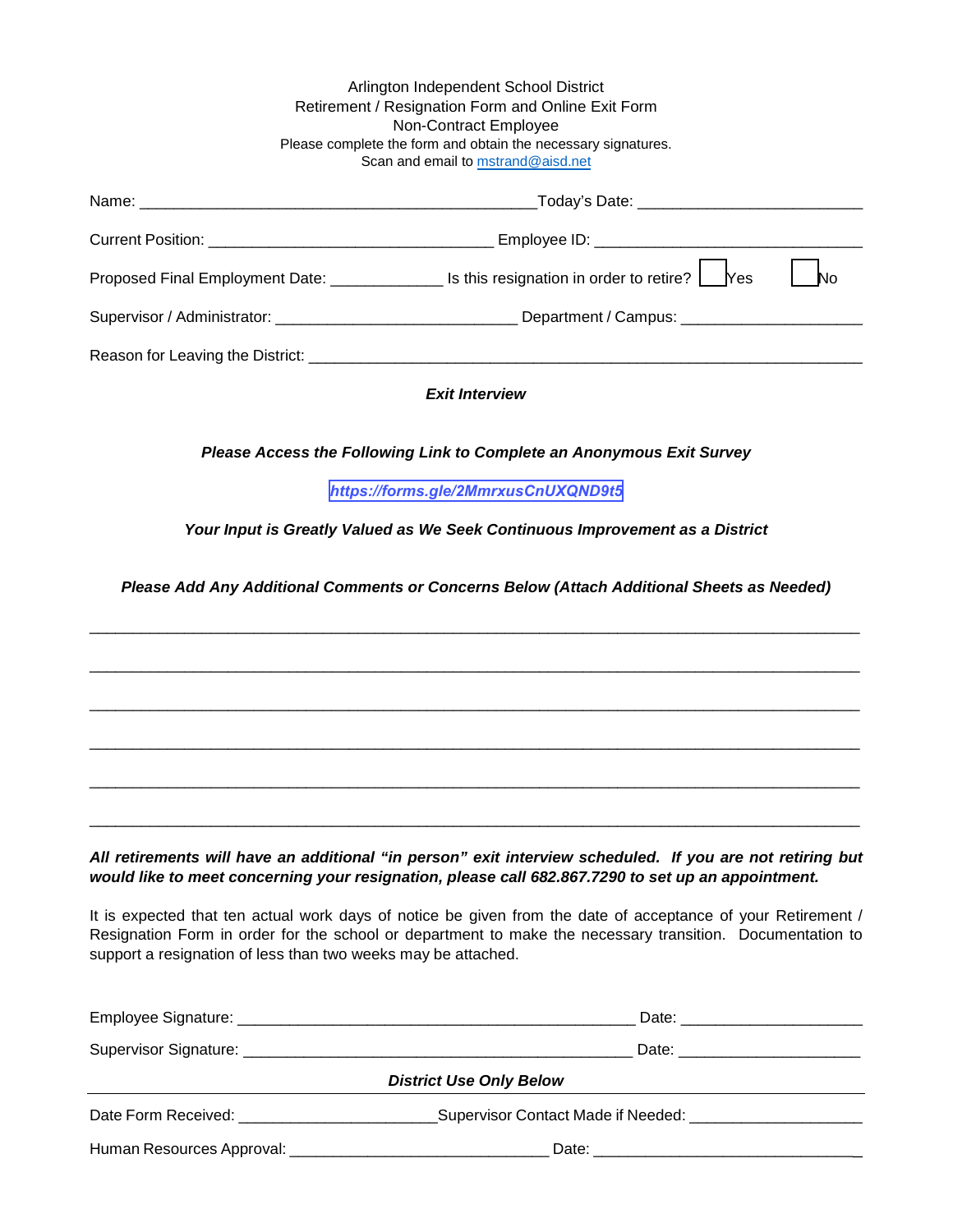# **Employee Service Center**

## **Employee Service Center Access for Former Employees (Please Keep this Information for Future Use)**

If you are a former employee, your username will need to be updated. Your TEAMS user id no longer works once you have left employment with AISD. Read all steps below to determine which scenario applies to you as a former employee.

- 1. Scenario 1 Former Employee and current parent, with Parent Self-Serve account that has been updated since leaving employment with AISD. Use the same user id and password for Employee Service Center that you are currently using to access Parent Self-Serve.
- 2. Scenario 2 Former Employee who is not currently an AISD parent or does not have an active Parent Self-Serve account. Please click Register on the following page to set up a new username and password.
- 3. Scenario 3 Forgotten Username or Password. If you have forgotten either your username OR password, please click Forgot User ID. **DO NOT CLICK ON FORGOT PASSWORD.**



| FICASE IVY III WILLI YOU! I LAMS USE! ID AIN PASSWOID. |                                        |  |  |  |  |
|--------------------------------------------------------|----------------------------------------|--|--|--|--|
| Login                                                  |                                        |  |  |  |  |
| User ID:<br>Password:                                  | ж                                      |  |  |  |  |
|                                                        | Sign On Eorgot Password Forgot User ID |  |  |  |  |

Need an Account? Register

You will be prompted to enter identification information specific to you in order to associate you with your information stored in TEAMS. Your old username will no longer work once you have left the district. We recommend that you use your home email address if it is less than 32 characters.



## **[Continue to Employee](https://is-teams.aisd.net/servicecenter/EntryPointSignOnAction.do)**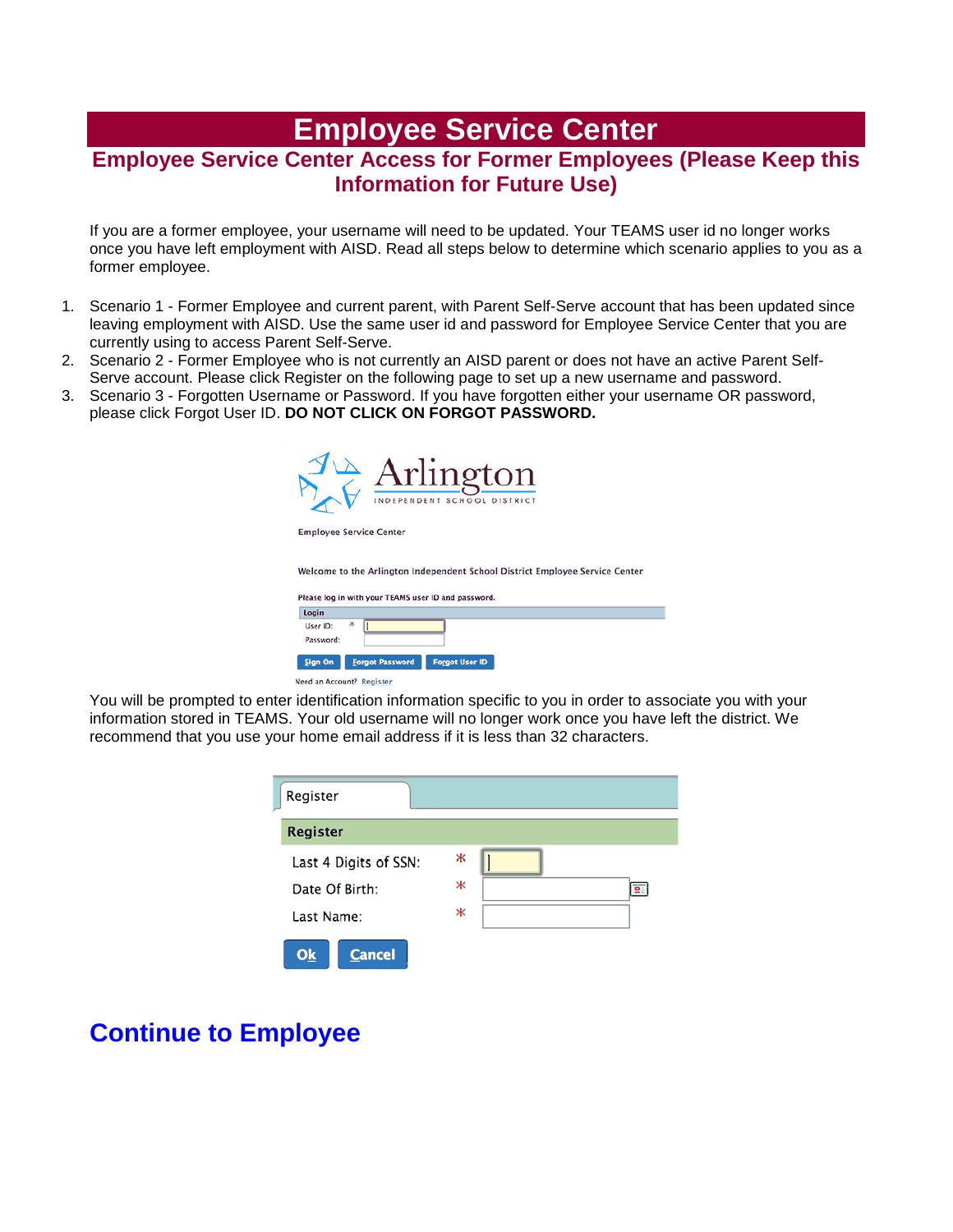## **INITIAL COBRA NOTIFICATION**

**All individuals covered under ARLINGTON INDEPENDENT SCHOOL DISTRICT'S Group Health Care Plan(s) (employee, spouse and dependent children, if able) should take the time to read this notice carefully and be familiar with its contents.**

**Under Federal law, ARLINGTON INDEPENDENT SCHOOL DISTRICT is required to offer covered employees and covered family members the opportunity for a temporary extension of health coverage (called "Continuation of Coverage") at group rates in certain instances where coverage under the plan would otherwise end due to certain qualifying events. This notice is intended to inform you and your covered dependents (if any) in a summary fashion of your potential rights and obligations under the continuation coverage provisions of the law.**

**Qualifying Events for Covered Employee - If you are an employee of ARLINGTON INDEPENDENT SCHOOL DISTRICT covered by ARLINGTON INDEPENDENT SCHOOL DISTRICT'S Group Health Care Plan(s), you have a right to choose this continuation of coverage if you lose your group health coverage because of reduction in your hours of employment or termination of your employment (for reasons other than gross misconduct on your part).**

**Qualifying Events for Covered Spouse - If you are the spouse of an employee covered by ARLINGTON INDEPENDENT SCHOOL DISTRICTS Group Health Care Plan(s) and lose coverage for any of the following four reasons:**

**(1) The death of your spouse;**

**(2) A termination of your spouse's employment (for reasons other than gross misconduct) or reduction in your spouse's employment with ARLINGTON INDEPENDENT SCHOOL DISTRICT;**

- **(3) Divorce or legal separation from your spouse; or**
- **(4) Your spouse becomes entitled to Medicare.**

**Qualifying Events for Covered Dependent Children - In the case of a dependent child of ah employee covered by ARLINGTON INDEPENDENT SCHOOL DISTRICT'S Group Health Care Plan(s). he or she has the right to continuation of coverage if group health coverage under the' ARLINGTON INDEPENDENT SCHOOL DISTRICT'S Group Health Cart Plan(s) is lost for any of the following five reasons;.**

**(1) The death of the employee of ARLINGTON INDEPENDENT SCHOOL DISTRICT**

**(2) A termination of the employee's employment (for reasons other than gross misconduct) or reduction in the employees' hours of employment with ARLINGTON INDEPENDENT SCHOOL DISTRICT;**

- **(3) Parent's divorce or legal separation;**
- **(4) The employee of ARLINGTON INDEPENDENT SCHOOL DISTRICT becomes entitled to Medicare; or**
- **(5) The dependent child ceases to be a "dependent child" under ARLINGTON INDEPENDENT SCHOOL DISTRICTS Group Health Care Plan(s), .**

**Under the law, the employee or a family member has the responsibility to inform ARLINGTON INDEPENDENT SCHOOL DISTRICT of a divorce, legal separation or a child losing depend status under ARLINGTON INDEPENDENT SCHOOL DISTRICTS Group Health Care Plan(s) within, 60 days of the date of the event. ARLINGTONINDEPENDENT SCHOOL DISTRICT has the responsibility to notify the Plan Administrator**  of the employee's death, termination, reduction<sup>1</sup>^ hours of employment or Medicare entitlement. Similar-rights may **apply to certain retirees, spouses and dependent children if your employer commences a bankruptcy proceeding and these individuals lose coverage.**

**When the Plan Administrator is notified that a qualifying event has occurred, the Plan Administrator will in turn notify covered individuals (qualified beneficiaries) of their right to elect continuation coverage. Each qualified beneficiary has independent election rights and has (50 days from the later of the date coverage is lost under the ARLINGTON INDEPENDENT SCHOOL DISTRICT Group Health Care Plan(s). or from the date of notification to elect continuation coverage. This is the maximum period allowed to elect COBRA as the plan does not provide an extension of the election period beyond what is required by law. If qualified beneficiary does not elect continuation of coverage within this election period, all rights to continue health insurance end.**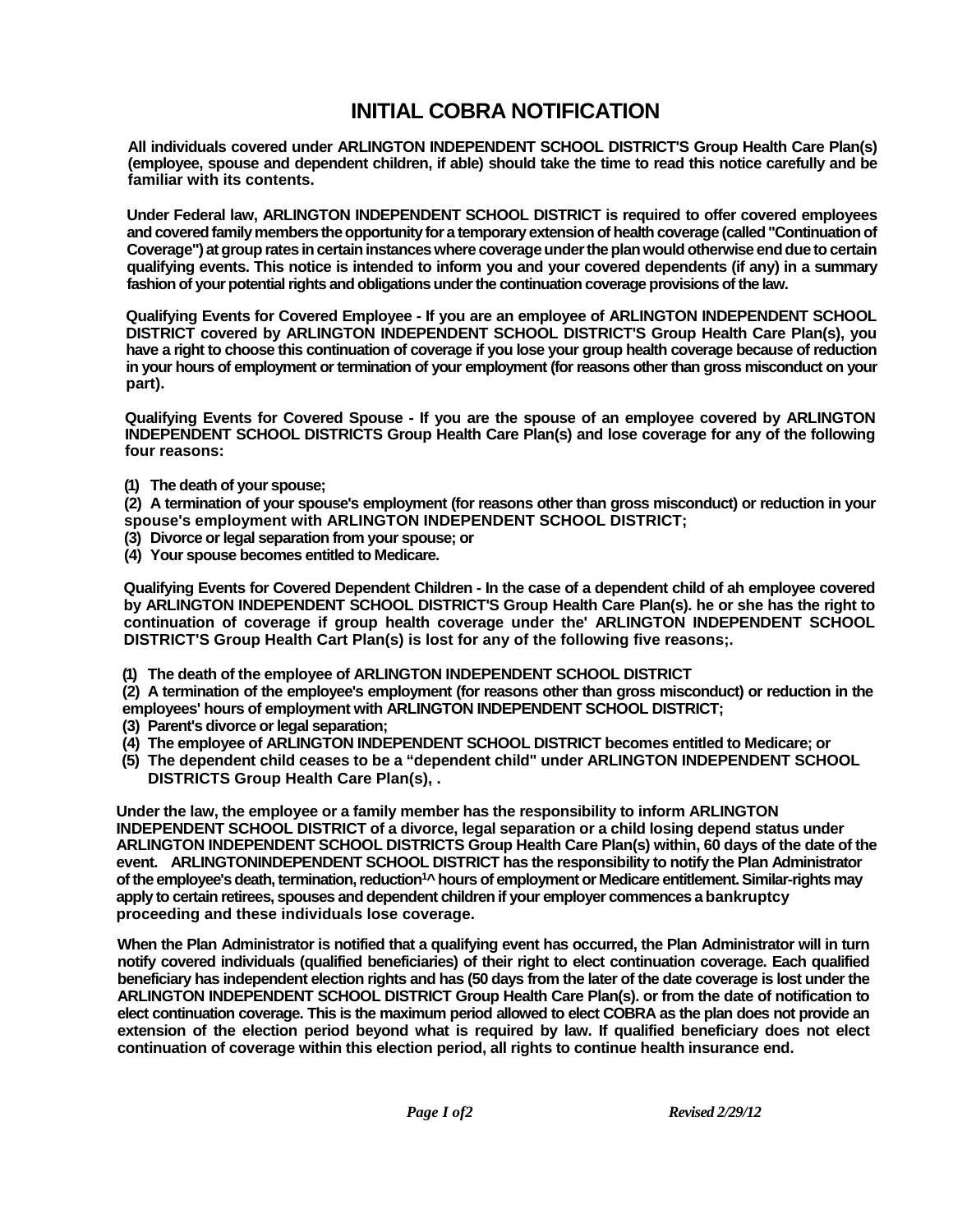If you choose continuation of coverage, **ARLINGTON INDEPENDENT SCHOOL DISTRICT** is required to give you coverage which, as of the time coverage is being provided, is identical to the coverage provided under the plan to similarly situated employees or family members. The law requires that you be afforded the opportunity to maintain continuation coverage for 3 years unless you lost group health coverage because of a termination of employment or reduction in hours. In that case, the required continuation coverage period is 18 months. These 18 months may be extended to 36 months if other events (such as a death, divorce, legal separation, or Medicare entitlement) occur during that 18 month period. In no event will continuation coverage last beyond 36 months from the date of the event that originally made a qualified beneficiary eligible to elect coverage.

The 18 months may be extended to 29 months if an individual is determined by the Social Security Administration to be disabled (for Social Security disability purposes) at any time during the first 60 days of COBRA coverage and the Plan Administrator is notified of that determination within 60 days of the date the individual is determined to be disabled and before the end of the 11-month period. The affected individual must also notify the Plan Administrator within 30 days of any final determination that the individual is no longer disabled. This ll-month extension is available to all individuals who are qualified beneficiaries due to a termination or reduction in hours of employment.

A child who is born to or placed for adoption with the covered employee during a period of **COBRA** coverage is eligible to become a qualified beneficiary. In accordance with the **ARLINGTON INDEPENDENT SCHOOL DISTRICT'S** Group Health Care Plan(s), and the requirements of Federal law, these qualified beneficiaries can be added to COBRA coverage upon proper notification of the Plan Administrator of the birth or adoption.

The law also provides that continuation, coverage may end for any of the following reasons:

- (1) **ARLINGTON INDEPENDENT SCHOOL DISTRICT** no longer provides group health coverage to any of its employees;
- (2) The premium for continuation coverage is not paid on time;
- (3) A qualified beneficiary becomes covered under another group health plan, after the date-.of the qualified beneficiary **COBRA** election that does not contain any exclusion or limitation with respect to any preexisting conditions such qualified beneficiary may have;
- (4) A qualified beneficiary becomes entitled to Medicare after the date of the qualified beneficiary's COBRA election.
- (5) A qualified beneficiary extends coverage for up to 29 months due to Social Security disability and **a** final determination has been made that the qualified beneficiary is no longer disabled.

**You do not** have **to show that you are insurable to choose continuation of coverage. However, continuation coverage under COBRA is provided subject to your eligibility for coverage; ARLINGTON INDEPENDENT SCHOOL DISTRICT reserves the right to terminate your COBRA coverage retroactively if you are determined ineligible.**

**Under-the law, you may have to pay all or part of the premium for your continuation coverage. Thereis a grace period of at least 30 days for payment of the regularly scheduled premium. The law also says that at the end of the 18 month or 3 year continuation coverage period, you must be allowed to enroll in an individual conversion health plan if it is provided under ARLINGTON INDEPENDENT SCHOOL DISTRICT Group Healthcare Plan(s).**

**If you have any questions about the COBRA law, please contact ARLINGTON INDEPENDENT SCHOOL DISTRICT, 1203 West Pioneer Parkway, Arlington, TX 76013-6246. If you have changed marital status, or you or your spouse have changed addresses, please notify ARLINGTON INDEPENDENT SCHOOL DISTRICT at the above address.**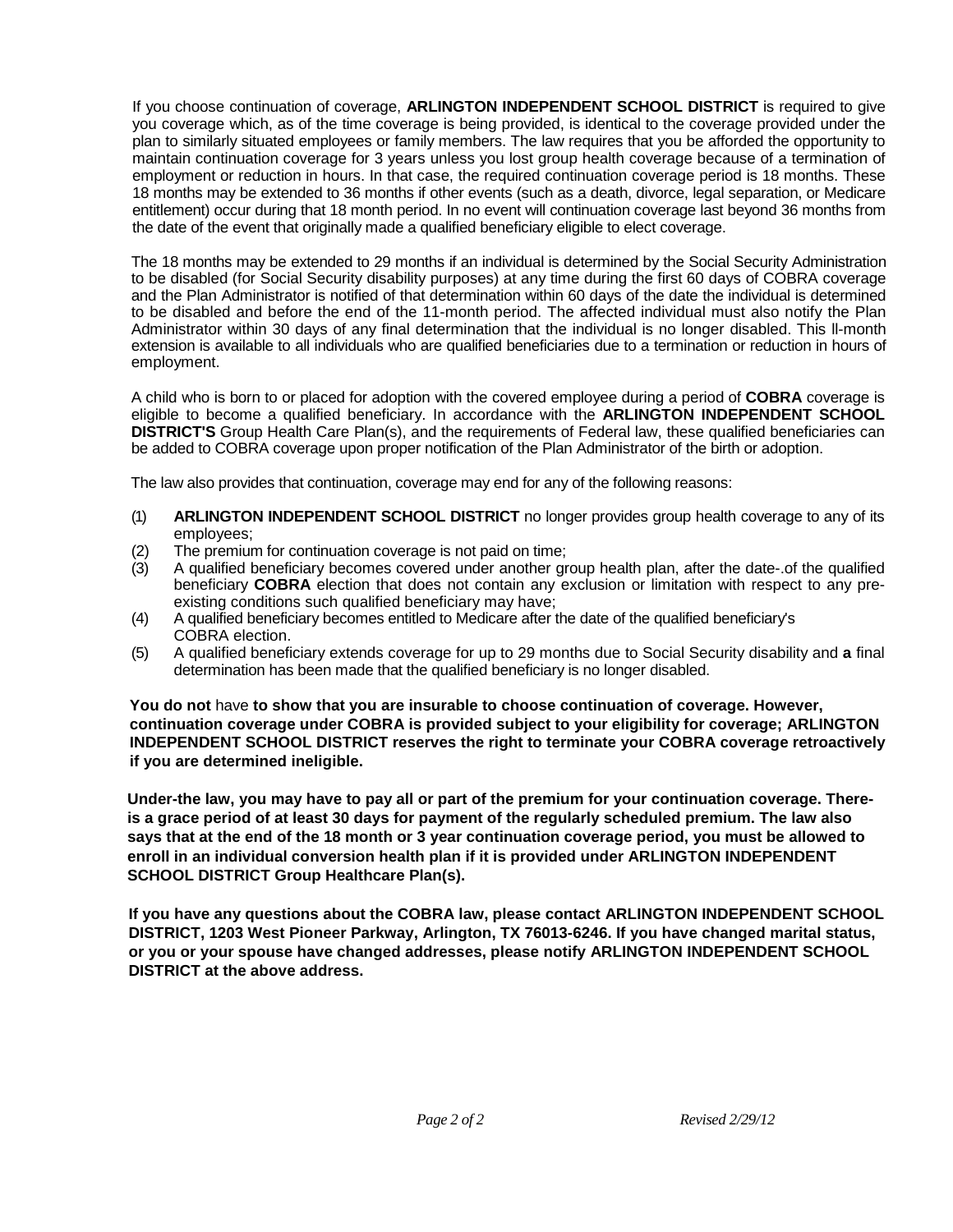## **SPECIAL TAX NOTICE REGARDING YOUR ROLLOVER OPTIONS UNDER THE TEACHER RETIREMENT SYSTEM**

**You are receiving this notice because all or a portion of a payment you are receiving from the Teacher Retirement System of Texas**  (''TRS''), a governmental 401(a) pension plan, is eligible to be rolled over to an IRA or an employer plan. This notice is intended to<br>help you decide whether to do such a rollover. IF YOU RECEIVE OR ACCESS THIS NOTICE ELE **REQUEST A PAPER COPY OF THIS NOTICE FROM TRS AT NO CHARGE TO YOU.**

**Rules that apply to most payments from a retirement plan are described in the "General Information About Rollovers" section. Special rules that only apply in certain circumstances are described in the "Special Rules and Options" section.**

## GENERAL INFORMATION ABOUT ROLLOVERS

**How can a rollover affect my taxes?**

You will be taxed on a payment from TRS if you da oat roll it over. If you are under age 591/2 and <u>do not</u> do a rollover, you will<br>also have to pay a 10% additional income tax on early distributions (unless an exception a **laws by the IRS).**

**If you do a rollover to a traditional IRA or an eligible employer plan, you will not have to pay tax until you receive payments later from the IRA or plan, and the 10% additional income tax will not apply if those payments are made after you are age 591/2 (or if an exception applies). '**

If you da a rollover to a Roth IRA, you will be taxed on the amount rolled over (reduced by any after-tax amount). However, if you are tinder age 591/2 at the time of the rollover, the 10% additional income tax will not ap

#### **Where may I roll over the payment?**

You may roll over the payment to either an IRA (an individual retirement account or individual retirement annuity) or an<br>employer plan (a tax-qualified section 401(a) plan, section 403(b) plan, or governmental section 457( **fees, and rights to payment of the rolled over amount in the future. Further, the amount rolled over will become subject to the tax rules that apply to the IRA or employer plan.**

### **How do I do a rollover?**

**There are two ways to do a rollover. You can do either a direct rollover or a 60-day rollover.**

<u>If you do a direct rollover</u>. TRS will make the check payable directly to your IRA or an employer plan. TRS then will mail the check to you for you to deposit it with your IRA or employer plan. You should contact the IRA

<u>If you do not do a direct rollover.</u> TRS is required to withhold 20% of the payment for federal income taxes. If you do not do a direct<br>rollover, you may still do a rollover by making a deposit into an IRA or eligible emp days after you receive the payment to make the deposit. This means that, in order to roll over the entire payment in a 60-day<br>rollover, you must use other funds to make up/or the 20% withheld. If you do not roll over the e portion not rolled over will be taxed, and will be subject to 10% additional income tax on early distributions if you are under age<br>591/2 (unless an exception applies, as determined under federal tax laws by the IRS).

#### **How much may I roll over?**

**If you wish to do a rollover, you may roll over all or part of the amount eligible for rollover.' Any payment from TRS is eligible for rollover, except:**

**•Certain payments spread over a period of at least 10 years or over your life or life expectancy (or the lives or joint life expectancy of you and your beneficiary) (This means that your lifetime monthly benefits are not eligible for rollover.) •Required minimum distributions after age 701/2 (or after death) •Corrective distributions of contributions that exceed tax law limitations**

**TRS can tell you what portion of a payment is eligible for rollover.**

If any portion of your payment is taxable but cannot be rolled over, the mandatory withholding rules described above do not apply.<br>In this case, you may elect not to have withholding apply to that portion. If you do nothin **portion of your payment for federal income tax withholding. To elect out of withholding, ask TRS for the election form and related information.**

**If I don't do a rollover, will I have to pay the 10% additional income tax on early distributions?**

**If you are under age 591/2, you will have to pay the 10% additional income tax on early distributions for any payment from TR3 (including amounts withheld for income tax) that you do not roll over, unless one of the exceptions listed below applies. This tax is in addition to the regular income tax on the payment not rolled over.**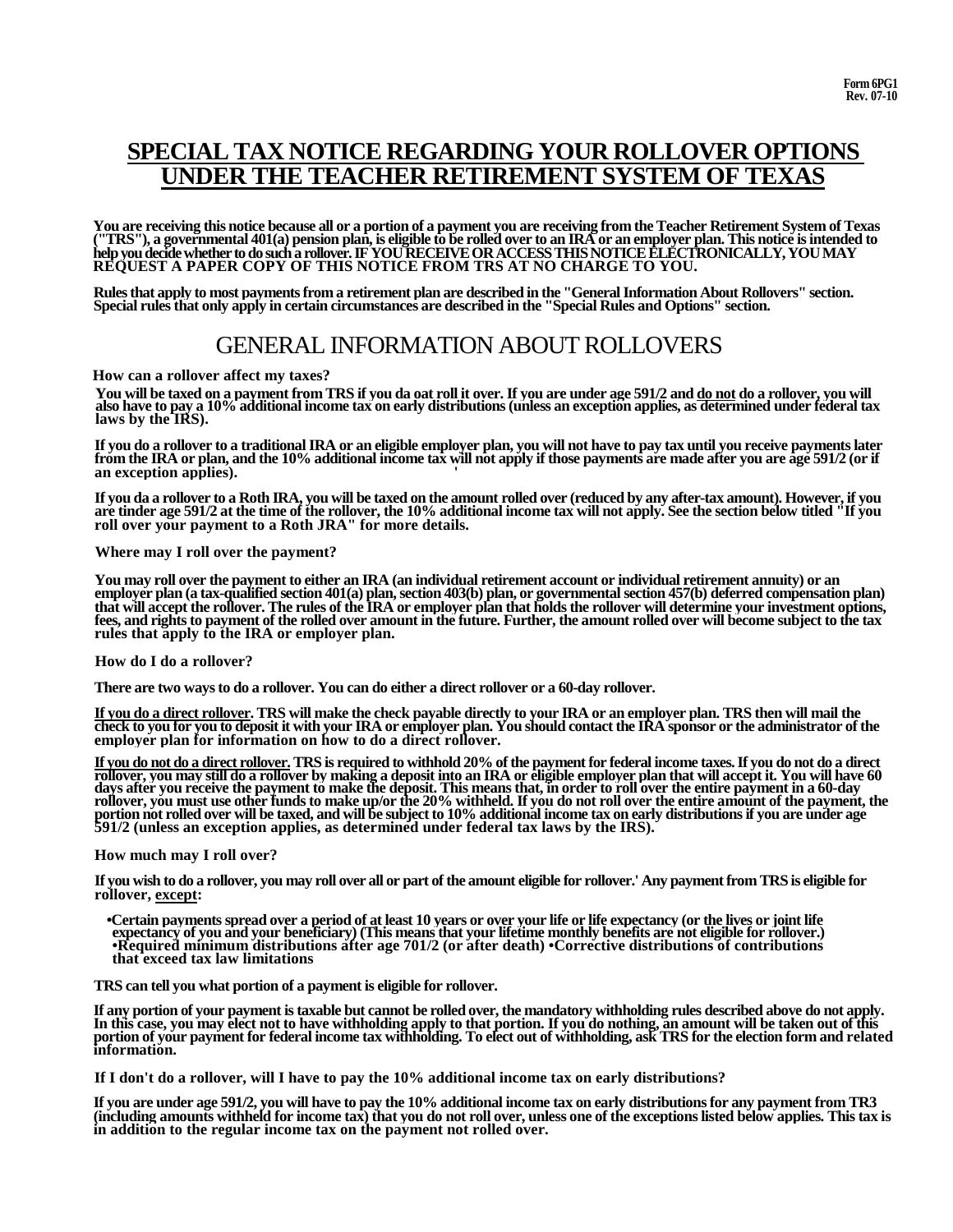The 10% additional income tax does not apply to the following payments from TRS:

- 
- Payments made after you separate from service if you will be at least age 55 in the year of the separation <br>Payments that start after you separate from service if paid at least annually in equal or close to equal amounts
- The or life expectancy (or the lives or joint life expectancy of you and your beneficiary)<br>
Payments from TRS made after you separate from service if you are a public safety employee and you are at least age 50 in the y
- 
- 
- Payments after your death<br>Corrective distributions of contributions that exceed tax law limitations<br>Payments made directly to the government to satisfy a federal tax levy<br>Payments made under a qualified domestic relations
- 
- 
- 

### **If I** do a Rollover to an **IRA, will** the **10%** additional income tax **apply** to early **distributions** from **the IRA?**

If you receive a payment from an IRA when you are under age 591/2, you will have to pay the 10% additional income tax on early distributions from the IRA, unless an exception applies. In general, the exceptions to the 10% additional income tax for early distributions from an IRA are the same as the exceptions listed above for early distributions from a plan. However, there are a few differences for payments from an IRA, including:

- 
- There is no exception for payments after separation from service that are made after age 55.<br>The exception for qualified domestic relations orders (QDROs) does not apply (although a special rule applies under which,
- as part of a divorce or separation agreement, a tax-free transfer may be made directly to an IRA of a spouse or former spouse). The exception for payments made at least annually in equal or close to equal amounts over a sp The exception for payments made at least annually in equal or close to equal amounts over a specified period applies without regard to whether you have had a separation from service.<br>• There are additional exceptions for (
- in a qualified first-time home purchase, and (3) payments after you have received unemployment compensation for 12 consecutive weeks (or would have been eligible to receive unemployment compensation but for self-employed s

**Will I** owe State income taxes?

This notice does not describe any State or local income tax rules (including withholding rules).

### **SPECIAL RULES AND OPTIONS**

### **If your payment includes after-tax contributions**

After-tax contributions included in a payment are not taxed. If a payment is only part of your benefit, an allocable portion of your after-tax contributions is generally included in the payment. If you have pre-1987 after-

You may roll over to an IRA a payment that includes after-tax contributions through either a direct rollover or a 60-day rollover. You must keep track of the aggregate amount of the after-tax contributions in all of your IRAs (in order to. determine your taxable income for later payments from the IRAs). If you do a direct rollover of only a portion of the amount paid from TRS and a portion is paid to you, each of the payments will include an allocable portion of the after-tax contributions. If you do a 60-day rollover to an IRA of only a portion of the payment made to you, the after-tax contributions are treated as rol

You may roll over to an employer plan all of a payment that includes after-tax contributions, but only through a direct rollover (and only if the receiving plan separately accounts for after-tax contributions and is not a governmental section 457(b) plan). You can do a 60-day rollover to an employer plan of part of a payment that includes after-tax contributions, but only up to the amount of the payment that would be taxable if not rolled over.

#### **If you miss the 60-day rollover deadline**

Generally, the 60-day rollover deadline cannot be extended. However, the IRS has the limited authority to waive the deadline under certain extraordinary circumstances, such as when external events prevented you from comple requests require the payment of a nonrefundable user fee. For more information see IRS Publication 590, Individual Retirement Arrangements (IRAs).

### **If you were born on or before January 1, 1936**

If you were born on or before January 1, 1936 and receive a lump sum distribution that you do not roll over, special rules for calculating the amount of the tax on the payment might apply to you. For more information see IRS Publication 575, Pension and Annuity Income.

### **If** you **roll over** your **payment** to **a Roth IRA**

You can roll over a payment from TRS made before January 1, 2010 to a Roth IRA only if your modified adjusted gross Income is not more than \$100,000 for the year the payment is made to you and, if married, you file a joint return. These limitations do not apply to payments made to you from TRS after 2009. If you wish to roll over the payment to a Roth IRA, but you are not eligible to do a<br>rollover to a Roth IRA until after 2009, you can do a rollover to a traditional IRA and then, a IRA into a Roth IRA. TRS is not responsible for verifying your eligibility to make a rollover to a Roth IRA. (TRS Notice 2008-30)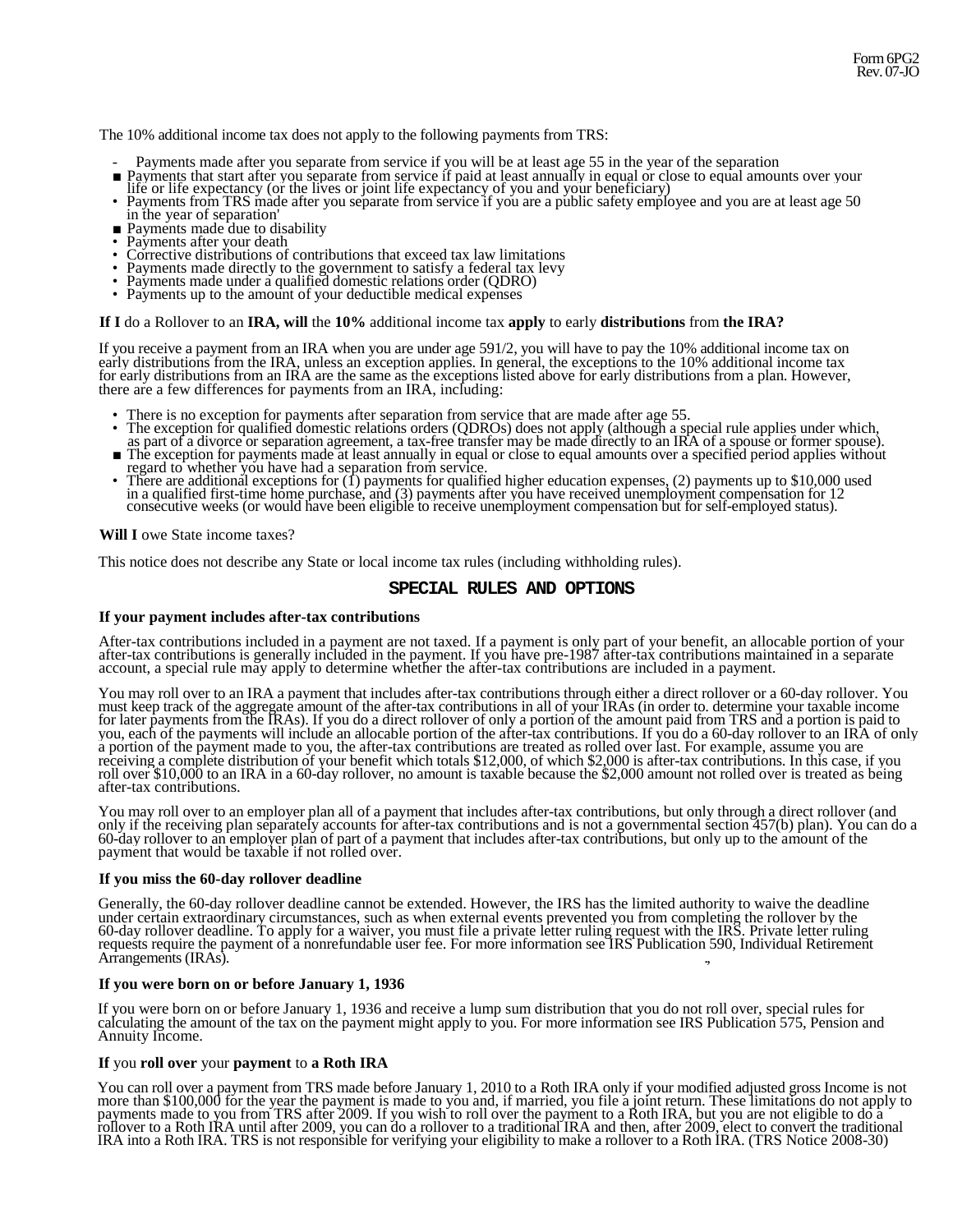If you roll over the payment to a Roth IRA, a special rule applies under which the amount of the payment rolled over (reduced by<br>any after-tax amounts) will be taxed. However, the 10% additional income tax on early distrib **from TRS during 2010 that are rolled over to a Roth IRA, the taxable amount can be spread over a 2-year period starting in 2011.**

If you roll over the payment to a Roth IRA, later payments from the Roth IRA that are qualified distributions will not be taxed<br>(including earnings after the rollover). A qualified distribution from a Roth IRA is a payment when the measure of the state in the state of the state of the state of the state of the state of the state of the state of the state of the state of the state of the state of the state of the state of the state of the sta **required minimum distributions from a Roth IRA during your lifetime.**

**You cannot roll over a payment from TRS to a designated Roth account in an employer plan.**

**For more information, see IRS Publication 590, Individual Retirement Arrangements (IRAs)'.' You should consult your tax advisor if you are interested in rolling over your distribution to a Roth IRA.**

**If you are an eligible retired public safety officer and your pension payment is used to pay for health coverage or qualified long-term care insurance**

**If you retired as a public safety officer and your retirement was by reason of disability or was after was after normal retirement age, you can exclude from your taxable income plan payments paid directly as premiums to an accident or health plan (or a**  qualified long-term care insurance contract) that your employer maintains for you, your spouse, or your dependents, up to a<br>maximum of \$3,000 annually. For the purpose, a public safety officer is a law enforcement officer, **a rescue squad or ambulance crew.**

The Form 1099-R that you receive from TRS will report the deducted insurance premium as taxable. If you want to take advantage<br>of this \$3,000 exclusion, you must report the amount claimed on Form 1040. The instructions to **taxable amount received from the retirement plan, reduced by the amount of qualified premiums deducted and paid by the**  exceed \$3,000), must be entered on line 16b of the Form 1040. Next to the entry, in the margin, you must<br>write the letters "PSO." This is an annual election -you will need to report the exclusion for each year in which you

**If you are not a TRS member, or if you are a member but are receiving a TRS payment as a beneficiary or alternate payee of another member**

Payments after "death of the member. If you receive a distribution after the member's death that you do not roll over, the distribution will generally be taxed in the same manner described elsewhere in this notice. However **income tax on early distributions and the special rules for public safety officers do not apply, and the special rule described under the section "If you were born on or before January 1,1936" applies only if the member was born on or before January 1, 1936.**

**If you are a surviving spouse. If you receive a payment from TRS as the surviving spouse of a deceased member, you have the same rollover options that the member would have had, as described elsewhere in this notice. In addition, if you choose to do a rollover to an IRA, you may treat the IRA as your own or as an inherited IRA.**

An IRA you treat as your own is treated like any other IRA of yours, so that payments made to you before you are age<br>591/2 will be subject to the 10% additional income tax on early distributions (unless an exception applie **minimum distributions from your IRA do not have to start until after you are age 701/2.**

**If you treat the IRA as an inherited IRA, payments from the IRA will not be subject to the 10% additional income tax on early distributions. However, if the member had started taking required minimum distributions, you will have to receive required minimum distributions from the inherited IRA. If the member had not started taking required minimum distributions from TRS, you will not have to start receiving required minimum distributions from the inherited IRA until the year the member would have been age 701/2.**

**If you are a surviving beneficiary other than a spouse. If you receive a payment from TRS because of the member's death and you are a designated beneficiary other than a surviving spouse, the only rollover option you have is to a direct rollover to an inherited IRA. Payments from the Inherited IRA will not be subject to the 10% additional income tax on early distributions. You will have to receive required minimum distributions from the inherited IRA.**

Payments under a qualified domestic relations order. If you are the spouse or former spouse of the member who receives a<br>payment from TRS under a qualified domestic relations order (QDRO), you generally have the same optio have (for example, you may roll over the payment to your own IRA or another eligible employer plan that will accept it). If<br>you are an alternate payee other than the spouse or former spouse of the member, you generally hav surviving beneficiary other than the spouse, so that the only rollover option you have is to do a direct rollover to an inherited<br>IRA. Payments under the QDRO will not be subject to the 10% additional Income tax on early d

#### **If you are a nonresident alien**

If you are a nonresident alien and you do not do a direct rollover to a U.S. IRA or U.S. employer plan, instead of withholding<br>20%, TRS is generally required to withhold 30% of the payment for federal income taxes. If the 20%, Tax Guide for Aliens, and<br>amount of tax you ove (as may happen if you do a 60-day rollover), you may request an income tax refund by filing Form<br>1040NR and attaching your Form 1042-S. See Form W-8BEN for claiming that